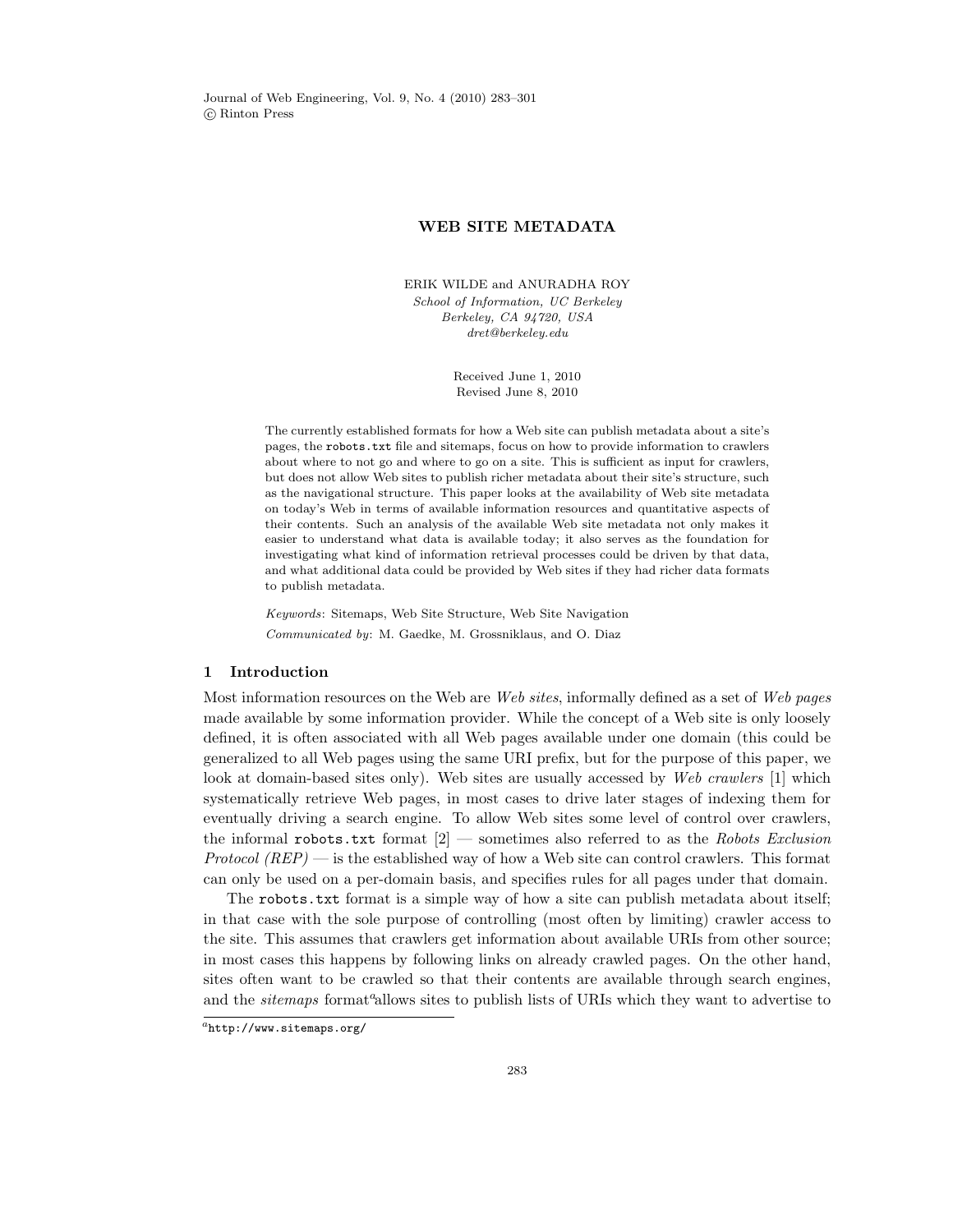crawlers. Sitemaps can be made available to crawlers in different ways; they can be directly advertised through user interfaces or an HTTP ping interface to individual crawlers, or they can be specified in the robots.txt file.

Sitemap information can be useful for exposing the *Deep Web*  $[3, 4]$ , for example, those pages that are accessible only through HTML forms. Because search engine crawlers typically discover pages by following links, large portions of the Web can be hidden from crawlers, and thus might never be indexed, and thus never show up in search results. Thus, without sitemap information, search engine crawlers might not be able to find these pages. Since sitemap information may be incomplete and/or inaccurate, search engines have to rely on other techniques to completely crawl the deep Web.

Large search engines crawl different parts of the web with different frequencies. For example, news sites will likely be crawled (and indexed) much more frequently than sites that change infrequently. Sitemap information (in particular, information within lastmod tags) can be used by crawlers to set their crawl schedules. How much of this information is used by current search engines is unknown.

With only these two formats, Web sites currently have only a limited way of publishing their site's structure in a machine-readable way, and these ways are mainly intended to steer crawlers. This paper describes the Web site metadata that we found when we were crawling for robots.txt files and sitemaps. Beyond that, we envision to provide Web sites with a better way to expose their navigation structure, so that it can be used for improving a site's usability and/or accessibility. The work presented in this paper is the first set of results from a project [5] that attempts to derive information about a Web site's navigational structure from available metadata, and introduces a data format for Web sites (as an extension of the sitemaps format) to make that data available explicitly, if they wish to do so.



Fig. 1: Algorithmically Computed Site Map

The current Web site metadata already allows crawlers to get information about a site's structure, they can do so by using a Web site's URIs as they are listed in the robots.txt and sitemaps files, and if they are associated with a search engine, they can also use click data to learn about a site's popular pages. In that case, site metadata combined with the click data can be used for approximating a site's navigation structure. Figure 1 shows an example for such an algorithmically computed site map.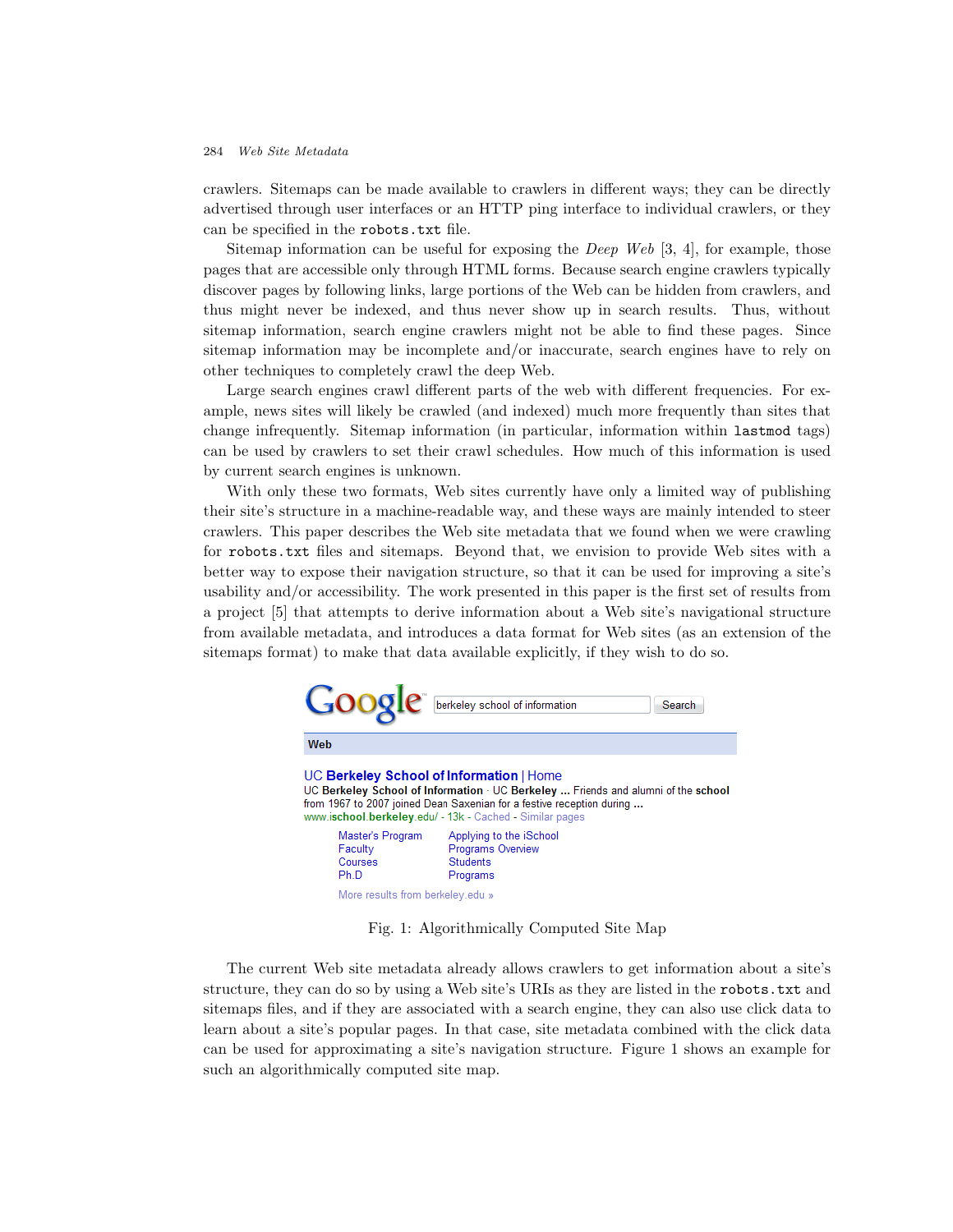Site metadata on the one hand greatly improves the interaction of humans with a site, because many tasks on a site require accessing more than one page on the site. On the other hand, even though explicit navigation often is provided through Web page design, IR techniques can be used to algorithmically infer site metadata for tasks other than direct user interaction with a Web site. Google's search results, for example, occasionally include a small "site map" (called "sitelinks") for highly ranked search results (Figure 1 shows an example). This demonstrates the fact that site metadata can have useful applications beyond crawling, and since most Web sites use content management systems to publish their site anyway, exposing site metadata in a richer format than just sitemaps in many cases could be easily implemented by Web sites.

This paper first presents the starting dataset for the domains to be crawled (Section 2) and then the crawling process for robots.txt files and the results from that process (Sections 3 and 4). We continue by describing the crawling process for sitemaps files and the results from that process (Sections 5 and 6). We conclude the paper by describing related and future work (Sections 7 and 8).

## 2 Domain Statistics

Our starting point is Alexa's dataset of the most popular 100'000 domains. This dataset has some bias, based on the way this dataset is collected. Even though the exact method of how the dataset is collected is not published, we chose to accept the bias, because our research does not depend on the exact ranking of popular domains, but instead just depends on a reasonably large set of popular domains. Before we describe our use of the domain name dataset, here are some basic statistics about it. The distribution of top-level domains (TLDs) in that dataset is shown in Figure 2.



Fig. 2: Distribution of TLDs in Popular Domains

Based on this dataset, our crawling process requests robots.txt files from all domains (described in Section 3).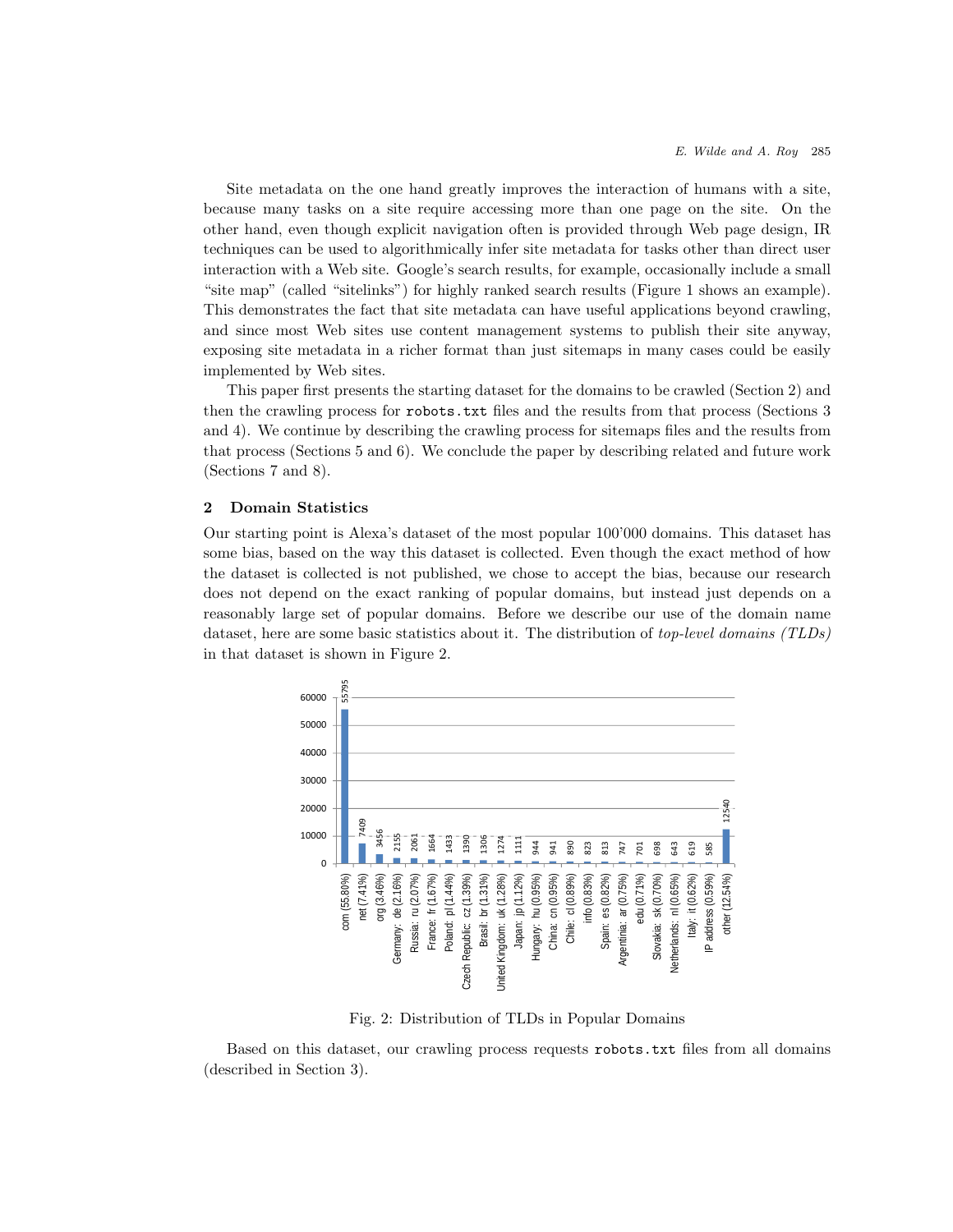# 3 Crawling for Robots.txt

Starting from Alexa's dataset of the most popular 100'000 domains, we collect robots.txt files. The strategy for that is a simply two-step process. First, the domain name itself is used to request the file, for example sending a request for http://domain.com/robots.txt. In most cases, if there is a robots.txt, it is either served directly, or there is an HTTP redirect to the www-prefixed URI, such as http://www.domain.com/robots.txt. However, some servers are setup to redirect any requests for http://domain.com/\* to http://www.domain.com/, in which case the request for robots.txt is redirected to the site's home page. Hence, we check the result of requesting http://domain.com/robots.txt with simple heuristics whether it is HTML, and if it is, we request http://www.domain.com/robots.txt.

Based on this simple two-step process, our crawl of 100'000 domains for robots.txt files yields 44'832 files; more detailed statistics about these files can be found in Section 4. Various error conditions can be encountered when requesting the files. Here is a collection of the most frequent error conditions when requesting or processing robots.txt files:

- Server Errors: Some servers encounter internal misconfigurations and return server errors (we received 500, 503, and 504 responses). Some have badly configured redirects, in which case the redirect points to unintended resources (such as http://www.domain. comrobots.txt, omitting the slash). In all of these cases it is impossible to retrieve a robots.txt file.
- Media Type Errors: Some servers respond with a text/html entity to the request. In most cases, they still serve a plain text file, but it is mislabeled as a different media type.
- Charset Issues: If the server does respond with a robots.txt file, there can be character set issues. These may manifest themselves as references to non-existing character sets (for example, windwos-1251, win-1251,<sup>b</sup> and Latin-1<sup>§</sup>, character sets not supported on the client side, and robots.txt files containing errors with respect to the signaled character set.
- Size: The biggest robots.txt file is 12.3MB. While this is not a very big file, it is quite a bit larger than anticipated (see Figure 4 for a distribution of files sizes).<sup>d</sup>
- Connection Problems: A number of servers did not properly close the connection, so that connections would remain open for a long time. Another problem were dropped connections. However, in the vast majority of cases, connections were handled properly by the crawled servers.

We do not fully implement error recovery (such as trying to fix corrupted robots.txt files and retrying failed connection attempts), because error conditions are only encountered in a small fraction of cases. This means that our crawl yields slightly fewer robots.txt files

 $^{b}$ These two should be windows-1251.

 ${}^c$ This should be latin1 or ISO-8859-1 (preferred).

 $d$ Most bigger files, though, are either HTML (caused by improper redirects) or text-based sitemaps, which are (usually long) line-by-line lists of a site's URIs.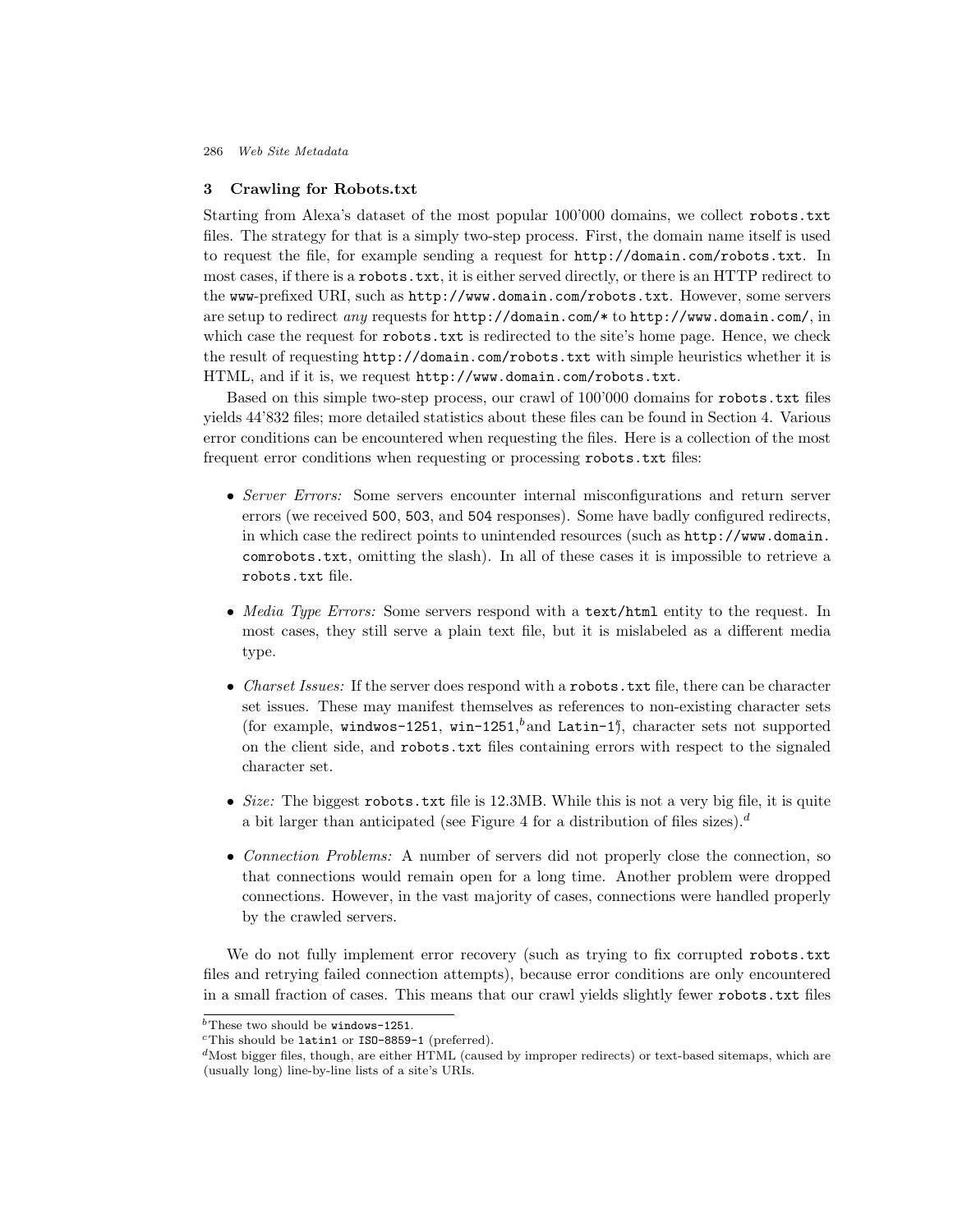than it could with a more robust crawling mechanism, but that is an acceptable compromise allowing a less complex crawler implementation.

One interesting case is a 380'000 lines, 12.3MB robots.txt file from cityweekend.com.cn. Apparently, this robots.txt file lists many user accounts on that site, and specifically sets Disallow rules for them. Strictly speaking, this might be necessary if crawlers are to be controlled in specific subsets of user-specific pages, because robots.txt rules do not support patterns to be specified for URIs, they only support prefixes. On the other hand, it seems unlikely that crawlers will interpret files of that size, and there also is the issue of potentially unintended disclosure of account data (discussed in more detail in Section 5.1).

The specification of the robots.txt file format only defines the three fields User-Agent, Disallow, and Allow. However, the specification does allow other fields as well, as long as they are based on the same basic syntax. Some other fields that are used are Noindex, Crawl-Delay, Request-Rate, and Visit-Time fields, which are defined by specific crawlers, and apparently Web site administrators seem to believe these fields are (at least potentially) interpreted by crawlers.<sup>e</sup>Section 4 contains a more complete list of the fields in our sample of robots.txt files, as well as other statistics about that data set.

### 4 Robots.txt Data Analysis

The robots.txt files crawled as described in Section 3 are mainly intended as a starting point to find sitemap information, as described in Section 5. However, because the available literature does not present a lot of data about large-scale collections of robots.txt files, we first present some statistics about the dataset obtained in the first step of our study.



Fig. 3: Distribution of Site Metadata

Figure 3 shows the distribution of site metadata in terms of domain ranking. It shows the likelihood of a robots.txt file and of sitemap information being available depending on the popularity of the domain (the overall averages are  $45.1\%$  for robots.txt files and  $6.3\%$  for sitemap information). The solid line shows the likelihood of a robots.txt file being available, and the dashed line shows the likelihood of sitemap information being available (because in our setup sitemaps are only discovered through robots.txt files, the second line can never be higher than the first line, and for our data always is considerably lower than the first).

eNoindex has been introduced by Google and Crawl-Delay has been introduced by Microsoft.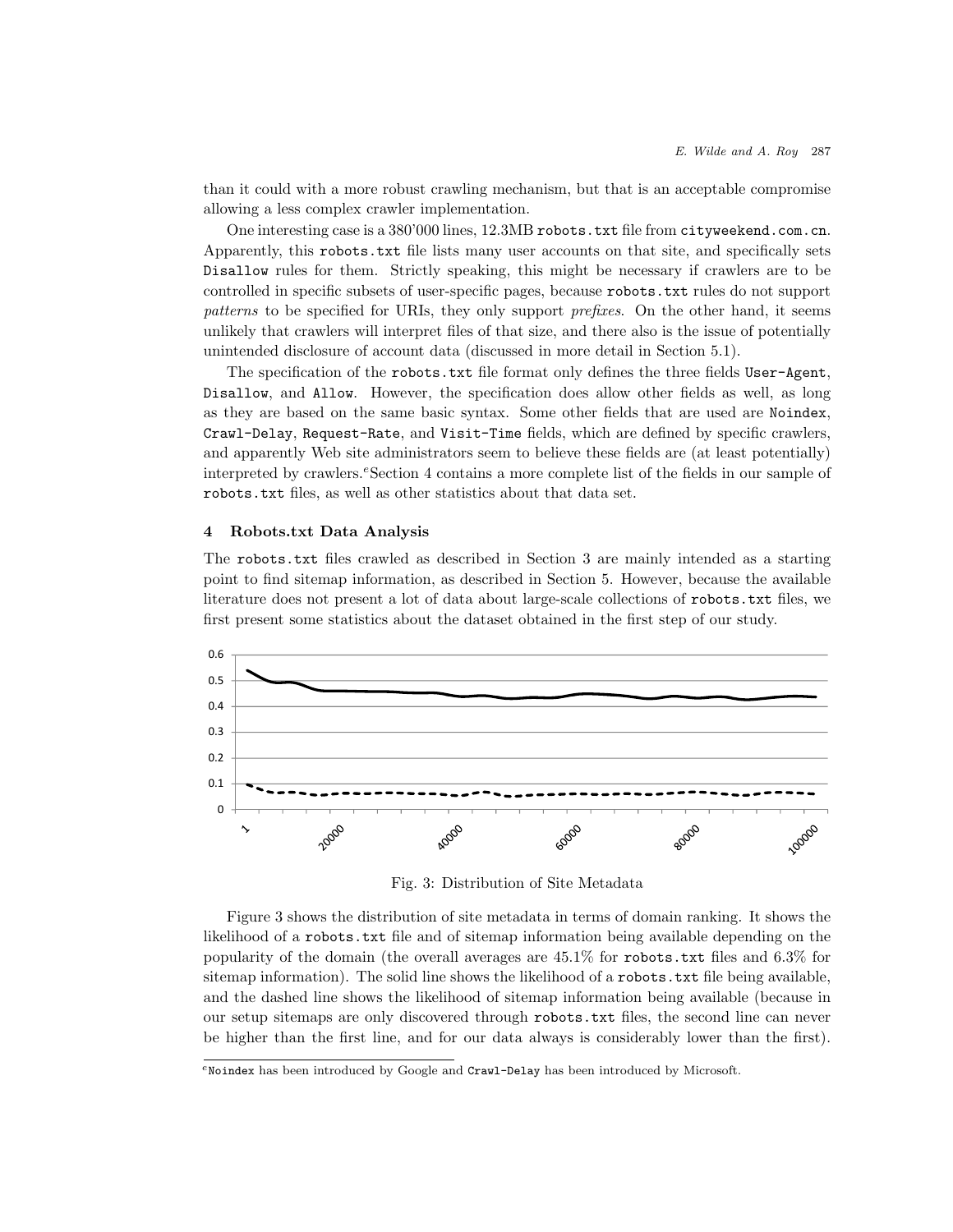It can be seen that there is a slight correlation between domain popularity and metadata availability (but mostly so for the most popular domains), which makes sense, because more popular sites probably invest more effort in being as visible and as accessible as possible.





Figure 4 shows the distribution of the size of robots.txt files (in lines) over the number of robots.txt files. It is a heavy-tail distribution with the average size being 29.8 lines  $(\sigma = 293.4)$  with a median of 7 lines. Since there is a fair number of rather large robots.txt files in our dataset, we want to understand the reasons for these sizes. robots.txt files can become large for two reasons: because they contain individual configurations for a large number of user agents, or because they contain a lot of instructions for one user agent (or a combination of these two reasons). We therefore looked at how many individual configuration sections for specific user agents the robots.txt files contain.



Fig. 5: User-Agent Sections per robots.txt File

Figure 5 shows the result of this analysis. Again, it is a heavy-tail distribution with an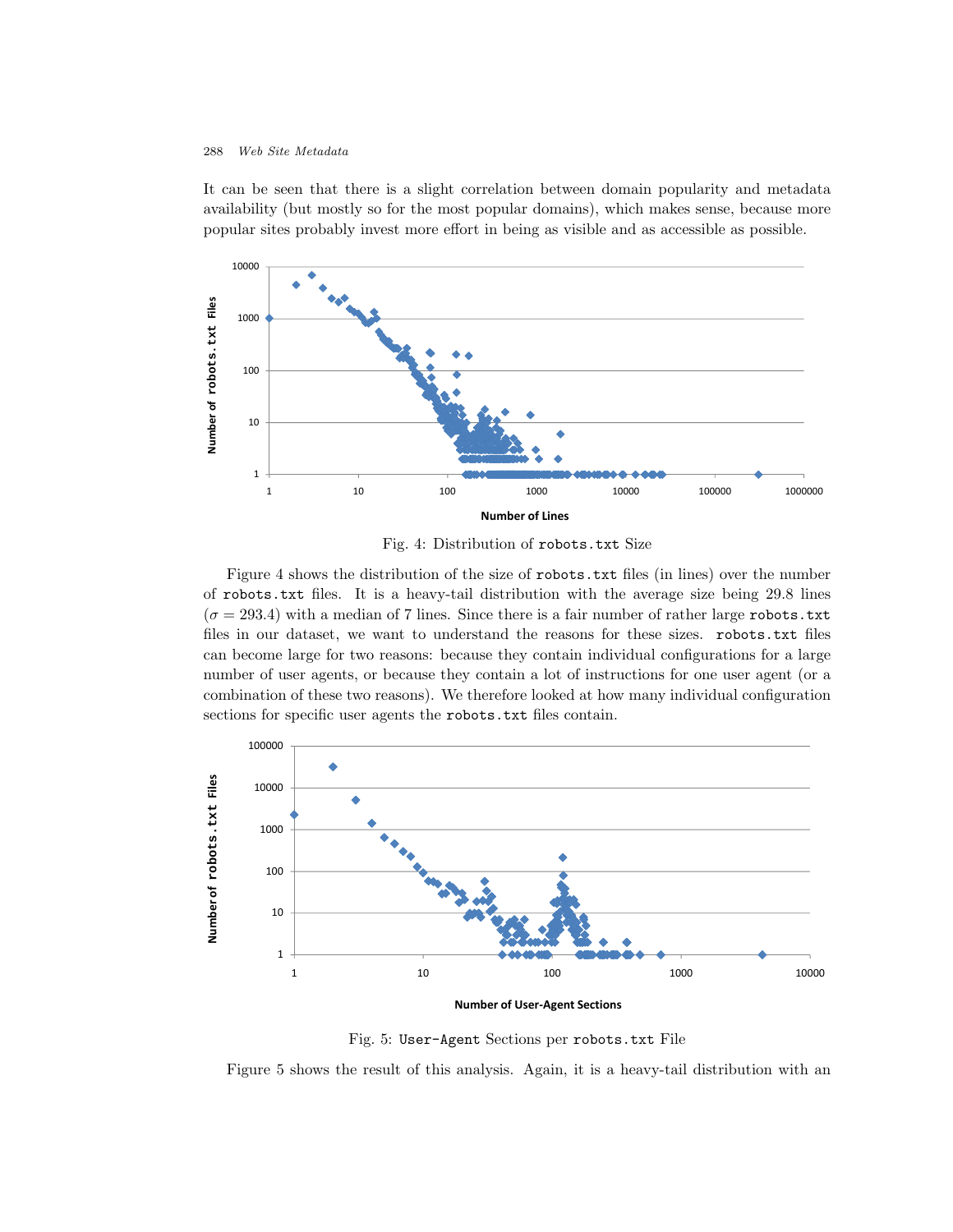average of 6 sections ( $\sigma = 29.5$ ) and a median of 2. However, in this case there is a noticeable peak in the long tail, with the center at robots.txt files having 120 user agent configuration sections.

Our assumption is that this peak has its origin in some widely used and reused template that originally had 120 configuration sections, and then was adapted for various sites by adding or removing some of these sections. There is a variety of templates and generators for robots.txt files available on the Web, so assuming that one of these gained popularity is a reasonable explanation of the peak around 120 configuration sections.

To better understand how current robots.txt files are using fields to steer crawlers, we looked at the overall usage of fields. As stated in Section 3, only the three fields User-Agent, Disallow, and Allow are defined by the robots.txt file format, but some other fields also have gained some acceptance. Table 1 contains a list of the ten most popular fields we found (sorted by the number of files containing this field, based on the dataset of 44'832 files), also listing how many occurrences were found in total, and the average number of occurrences per file based on the number of files in which this field was used.

|     | <b>Field Name</b> | #Files | $\#\text{Fields}$ | Fields/File |
|-----|-------------------|--------|-------------------|-------------|
| 1.  | User-Agent        | 42'578 | 225'428           | 5.29        |
| 2.  | Disallow          | 39'928 | 947'892           | 23.74       |
| 3.  | Sitemap           | 6'765  | 10'979            | 1.62        |
| 4.  | Allow             | 3'832  | 23'177            | 6.05        |
| 5.  | Crawl-Delay       | 2'987  | 4'537             | 1.52        |
| 6.  | Noindex           | 905    | 2'151             | 2.38        |
| 7.  | Host.             | 728    | 758               | 1.04        |
| 8.  | Request-Rate      | 121    | 127               | 1.05        |
| 9.  | Visit-Time        | 89     | 102               | 1.15        |
| 10. | ACAP-Crawler      | 71     | 234               | 3.30        |

Table 1: Popular Fields in robots.txt Files

The three standard robots.txt fields are among the most frequently used ones, and the popularity of fields drops significantly after the top five. The Sitemap field points to a sitemap and is what we use for the second step of our crawling process (described in Section 5). Most of the other fields we found are fields only supported by particular crawlers, so if they do appear in an appropriate User-Agent section, they can control that particular crawler. One exception to these crawler-specific fields are ACAP-prefixed fields, which are part of the Automated Content Access Protocol (ACAP). ACAP is an initiative of content providers to extend the robots.txt format so that it is possible to express more specific policies about the crawled content, mostly about access and usage permissions for copyright-protected content.

The statistics shown in Table 1 are influenced by the fact that typically, for one User-Agent, there are a number of Disallow rules specifying the URI prefixes that should not be crawled by that particular crawler. To better understand the complexity of these rules, and how much of a site's structure they expose in terms of specifying relevant URI spaces, we looked at the size of User-Agent sections, meaning those sections of a robots.txt files which are specifying Disallow (and maybe other) rules for one specific User-Agent. These sections are limited by User-Agent fields, or by the end of the robots.txt file. Figure 6 shows the results of this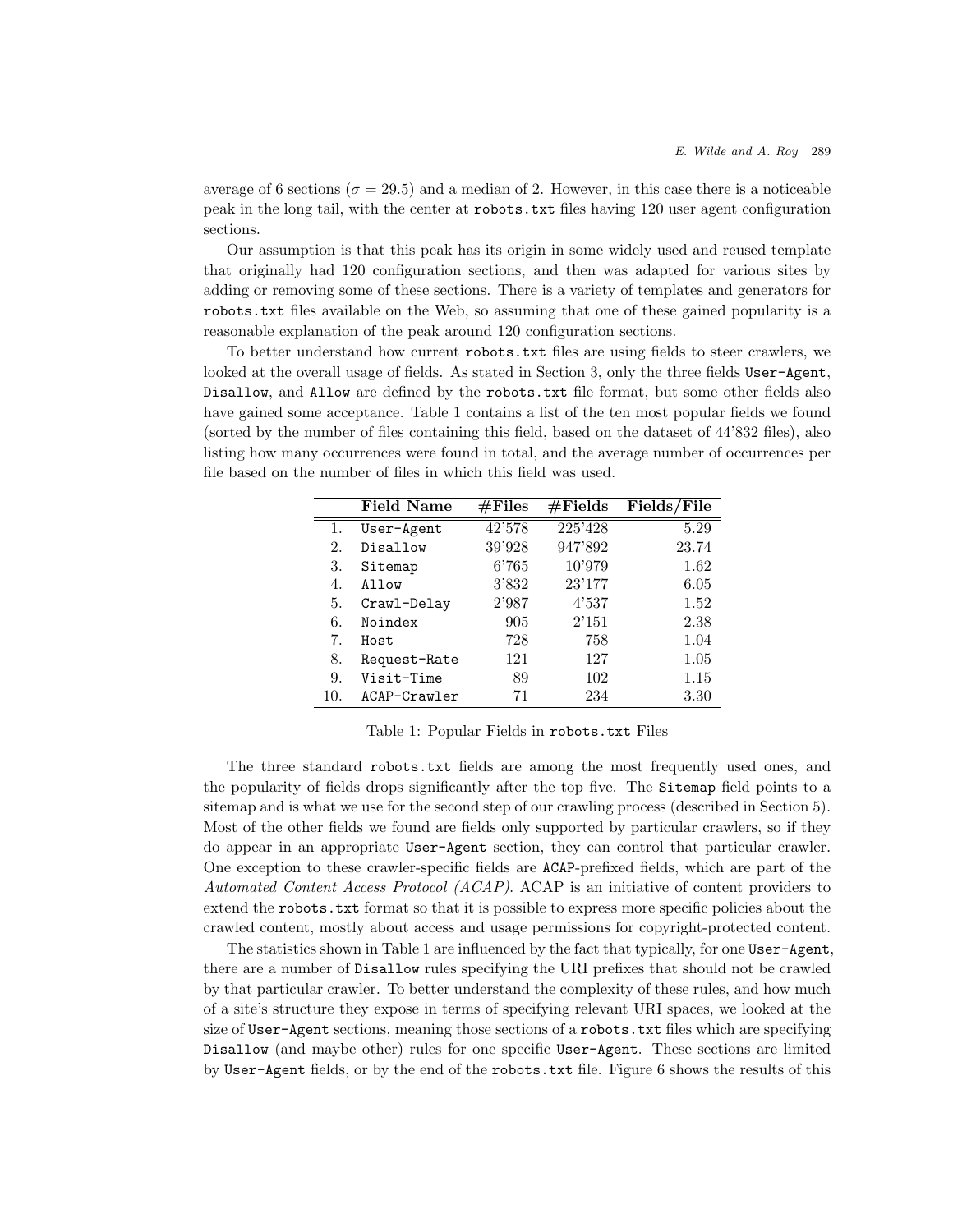

Fig. 6: Disallow Rules per User-Agent Section

The total number of User-Agent sections we found is 202'332. 33'589 User-Agent sections (16.6%) had no Disallow rules at all (not shown in Figure 6 because of the logarithmic axis). This may be due to the fact that they were actually empty, or contained rules other than Disallow, such as the ACAP rules mentioned above. Apart from these User-Agent sections containing no Disallow rules, the distribution shows a heavy-tail pattern, with the number of User-Agent sections containing one Disallow rule being an outlier (138'695 or 68.5%). There also is one outlier in the other direction with one User-Agent section containing 153'540 Disallow rules.

The idea of robots.txt most often is to restrict crawlers from certain pages and paths on a site. This can make sense because of pages that are frequently updated, because of pages that contain content that should not be indexed (e.g., because of copyright issues), or because of crawlers that interact with the server in unfortunate ways when retrieving pages. This means that while some configurations in robots.txt files are global (i.e., apply to all crawlers), there are also some which are for specific crawlers only. We looked at the User-Agent fields in our dataset and counted the various strings listed there, trying to adjust for minor variations such as capitalization, whitespace, or version numbers.

Table 2 lists the top ten User-Agent field values we found in our dataset (the total number of all fields was 225'304, the distribution of those fields across robots.txt files is shown in Figure 7). \* is the catch-all value which is used to define rules applying to all crawlers; it is by far the most popular value. Mediapartners-Google is the crawler for sites participating in Google's AdSense program, and is the most frequently listed named crawler. wget and WebZIP are two similar "crawlers" which usually do not really crawl the Web, but instead are used to download the contents of a site; they are often used to download site contents for offline browsing or post-processing.

Many crawlers do not reveal their identity and use fake User-Agent field values to cloak themselves as browsers. The Mozilla User-Agent value is the most frequently used one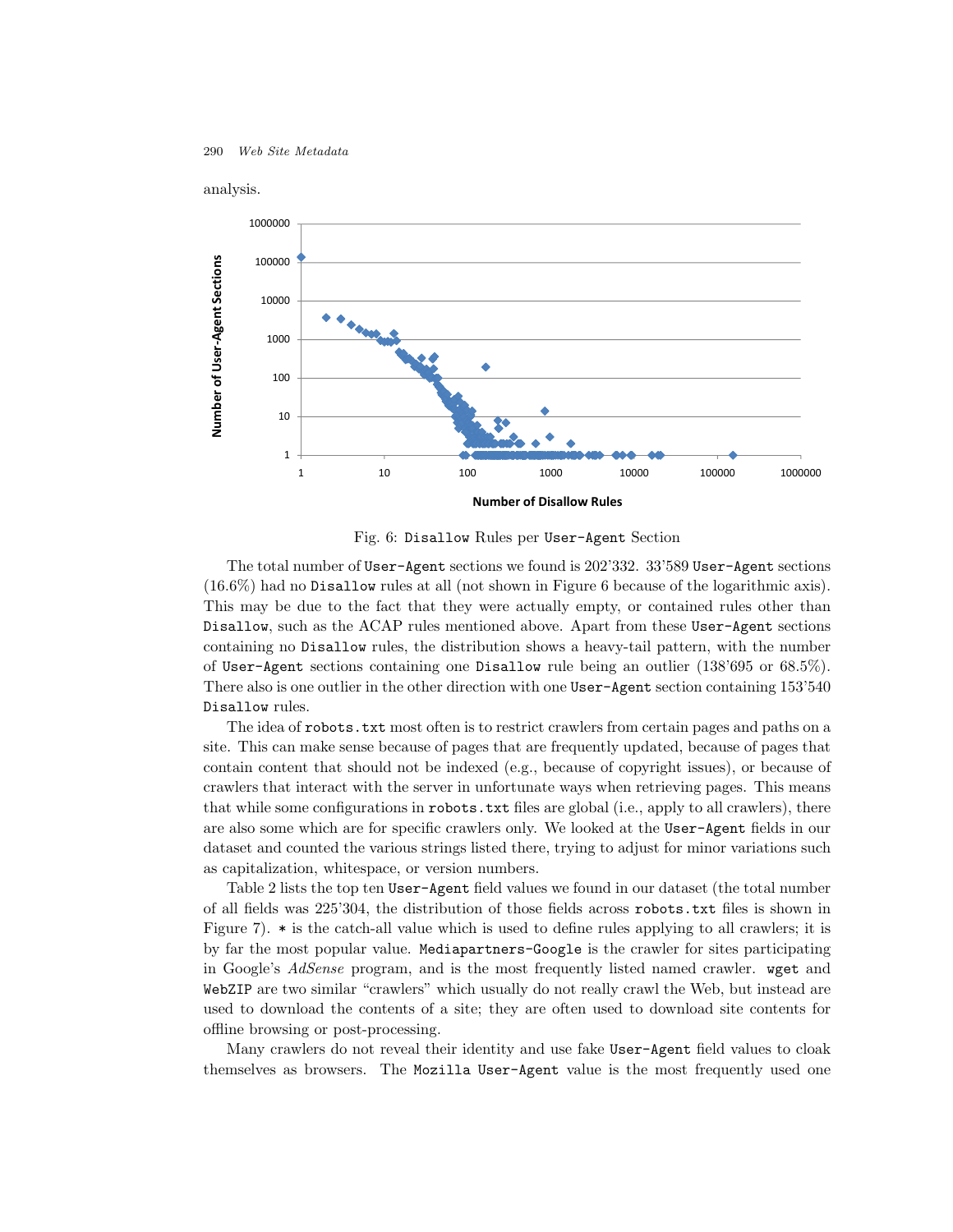|     | User Agent            |        | <b>Occurrences</b> |
|-----|-----------------------|--------|--------------------|
| 1.  | $\ast$                | 46'645 | 20.70%             |
| 2.  | Mediapartners-Google  | 3'825  | 1.70%              |
| 3.  | wget                  | 3'787  | 1.68%              |
| 4.  | WebZTP                | 3'014  | 1.34%              |
| 5.  | Mozilla               | 2'696  | 1.20%              |
| 6.  | GoogleBot             | 2'694  | 1.20%              |
| 7.  | Microsoft URL Control | 2'647  | 1.17%              |
| 8.  | WebBandit             | 2'271  | 1.01%              |
| 9.  | lwp-trivial           | 2'227  | $0.99\%$           |
| 10. | MIIxpc                | 2'180  | 0.97%              |

Table 2: Popular User-Agents in robots.txt Files

and thus is listed in many robots.txt files; but if a crawler is misbehaving in the sense that it does not properly reveal its identity, it is unlikely that it will be sufficiently wellbehaving to respect robots.txt configurations. GoogleBot is Google's search engine crawler (it is using a different identity than the AdSense crawler mentioned earlier). Microsoft URL Control is a default identity used within various Microsoft Web tools, and developers can either change that when they develop software using these tools, or leave it at its default value. WebBandit is a tool similar to wget and WebZIP, in most cases not used as a crawler, but for targeted downloads of Web content. lwp-trivial is the default name used by the Perl module LWP::Simple. MIIxpc is a crawler about which there is no public information available, but apparently it is active enough to be listed in many robots.txt files.



Fig. 7: Distribution of User-Agent Field Values

Figure 7 shows the distribution of occurrences of User-Agent fields. The horizontal axis linearly lists all 4'483 distinct User-Agent fields we found (Table 2 lists the top ten) sorted by the number of occurrences. It can be seen that more than half of the User-Agent values only occur once. The tableau in the distribution at about 1'000 occurrences (as magnified in the figure) is something that we believe to be caused by robots.txt files being created using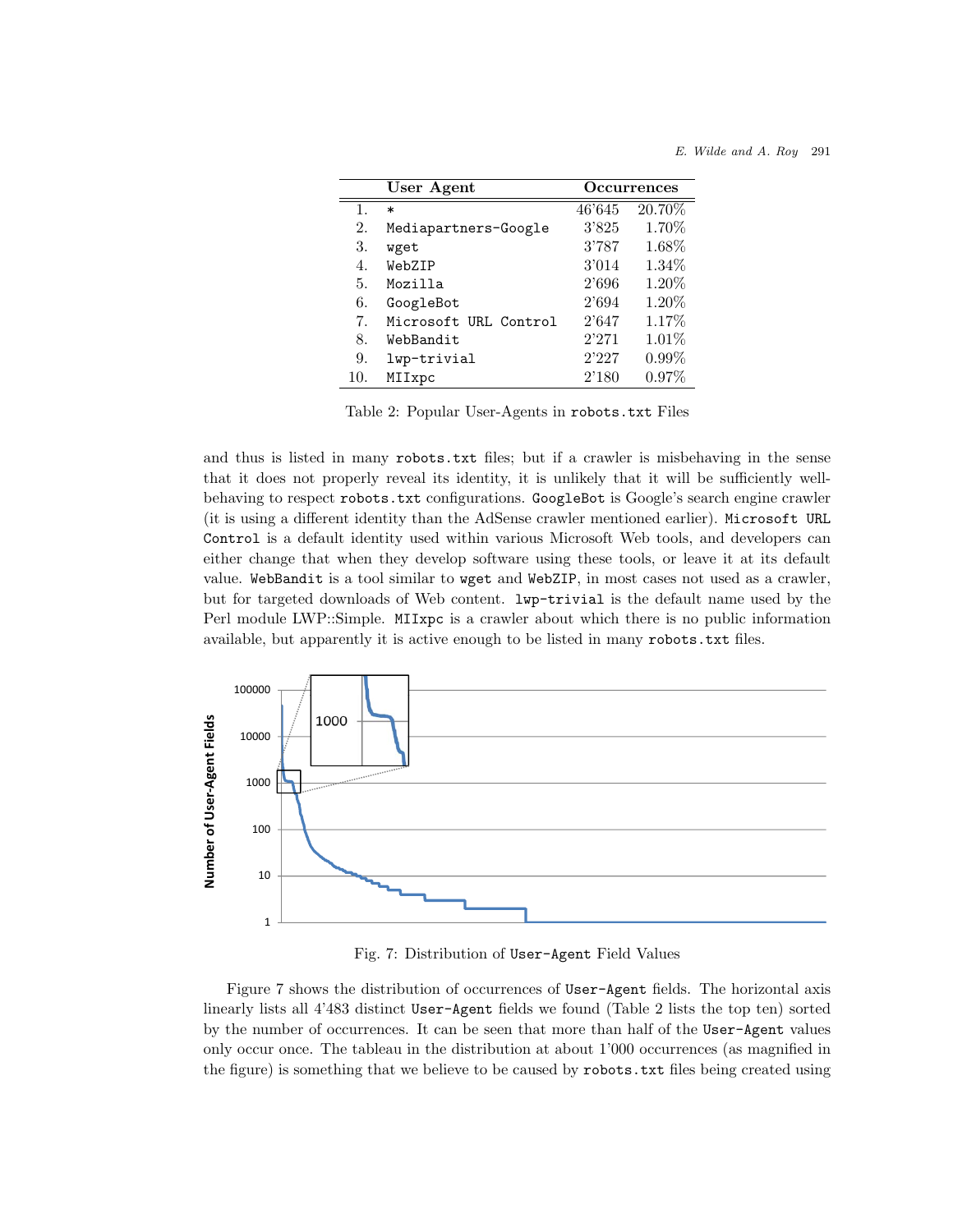templates or generators, which usually just present a list of predefined User-Agent values, and therefore the values available there will show up in many template-based or generated files.

The fact that many crawlers are only mentioned once or a small number of times can be explained by the fact that a particular crawler might have had problems with the setup of a certain Web site, which then blocked access to that crawler by adding it to its robots.txt file. However, this depends on the assumption that this would be a badly behaving crawler which is just poorly implemented, putting undue strain on a server, but still well-behaving in the sense that it respects robots.txt. In addition, there are badly behaving crawlers which do not even respect robots.txt, in which case they need to be blocked at the HTTP or TCP level, implementing blocking based on HTTP User-Agent headers or even IP addresses. Limitations sites enforce for this latter kind of crawler do not show up in robots.txt files.

These considerations about crawler behavior and how they might be affected by robots.txt files are based on our static robots.txt analysis. Section 7 discusses a more dynamic approach chosen by the BotSeer system, which observes dynamic behavior of crawlers by setting up honeypots.

# 5 Crawling for Sitemaps

Starting from the robots.txt files obtained as described in Section 3, the next step to get more complete Web site metadata is to crawl for the second Web site metadata format, the sitemaps format. As shown in Figure 3, the likelihood of a Web site providing sitemaps is much lower than that of it providing a robots.txt file, but on the other hand, the information found in sitemaps typically is more valuable, because it is much more specific in listing a Web site's actual page URIs, whereas robots.txt files typically only specify a small number of URI prefixes.

While we depend on sitemaps being available through robots.txt files, this only provides access to a subset of available sitemap information. Web sites can also directly make sitemaps available to crawlers by uploading them or pinging crawlers to download a sitemap. However, these two methods depend on the Web site explicitly cooperating with the crawler, and therefore is not available to crawlers which have to depend on publicly available information.



Fig. 8: Overview of the Crawling Process

Figure 8 shows an overview of the complete crawling process as it starts with the domain dataset and eventually creates a dataset of Web page URIs from those domains. In the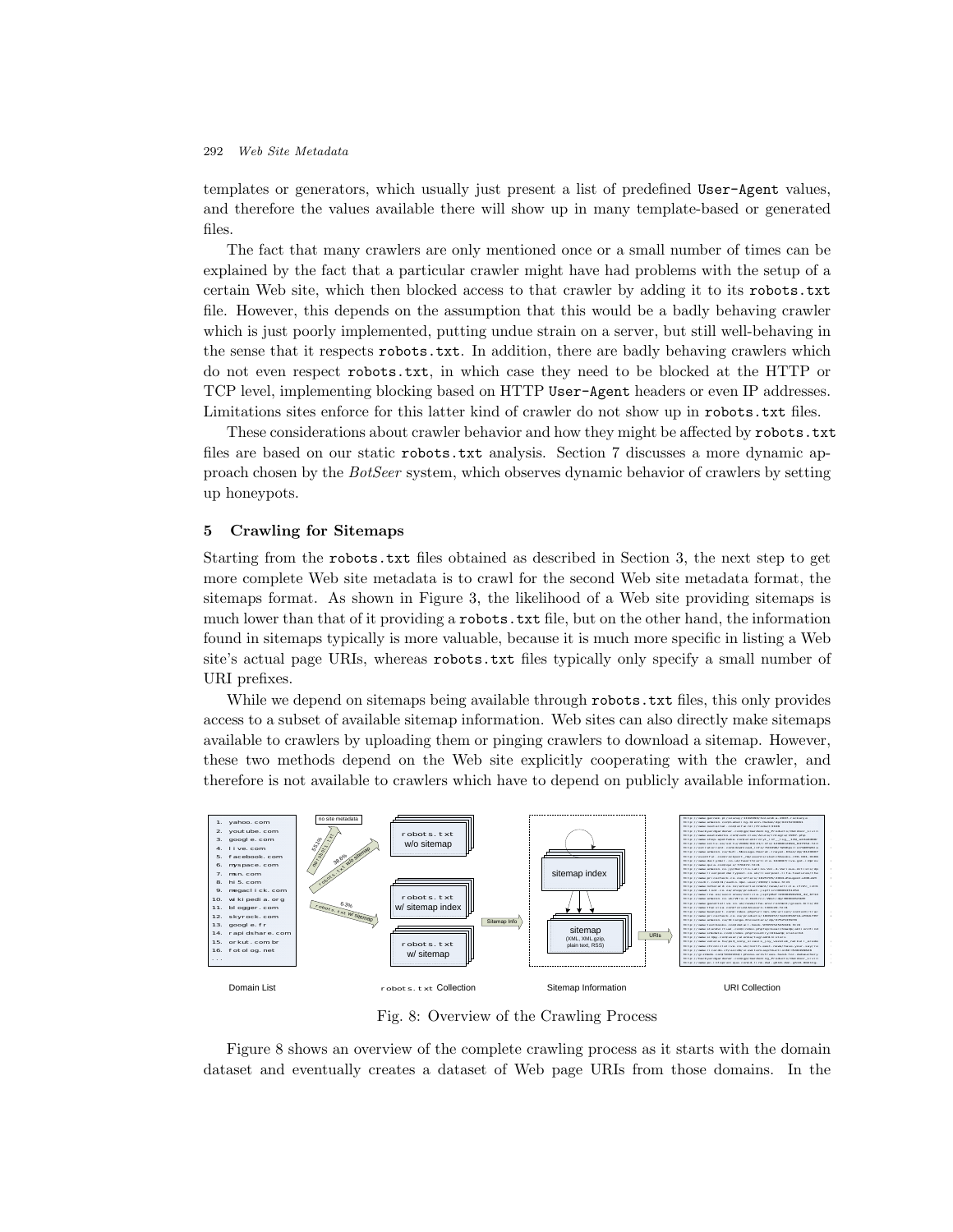starting dataset of 44'832 robots.txt files, 6'268 files (14%) contained Sitemap fields, for a total of 10'029 fields (it is legal for robots.txt files to reference more than one sitemap file; we found one pointing to 530 sitemap files).



Fig. 9: Sitemap Fields per robots.txt File

Figure 9 shows the distribution of robots.txt files according to how many references to sitemaps they contained (robots.txt files with no references are not shown in this figure). The vast majority of robots.txt files (5'710 or 91%) specify only one sitemap reference, but there also is a considerable number of robots.txt files pointing to more than one sitemap file.

| Level                                  |  |  |  |
|----------------------------------------|--|--|--|
| $\#$ Files 9'081 90'512 43'044 533 510 |  |  |  |

Table 3: Indirection Level of Sitemap Information

The sitemap format specifies two kinds of files: Index files and Sitemaps. Index files do not contain Web page URIs, they simply point to other sitemap files (they may point to index files, allowing hierarchies of index files); they always use an XML syntax. Table 3 shows the levels of indirections found when crawling for sitemap files, where the indirection level indicates how many index files had to be traversed to the ultimate sitemap file containing a site's page URIs.

Sitemaps can use XML, plain text, or a feed format (RSS 2.0 or Atom) as their syntax. Both kinds of sitemap files may be gzip-compressed. There are size limitations limiting a sitemap file to no more than 50'000 URIs and no more than 10MB in size. Furthermore, there are size limitations limiting an index file to no more than 1'000 URIs and no more than 10MB in size. For compressed files, these size limits apply to the uncompressed files.

The first task when crawling for sitemaps is to navigate sitemap indices and sitemap files, so that all sitemap information for a given site can be retrieved. Here is a collection of the most frequent error conditions when requesting or processing sitemap files: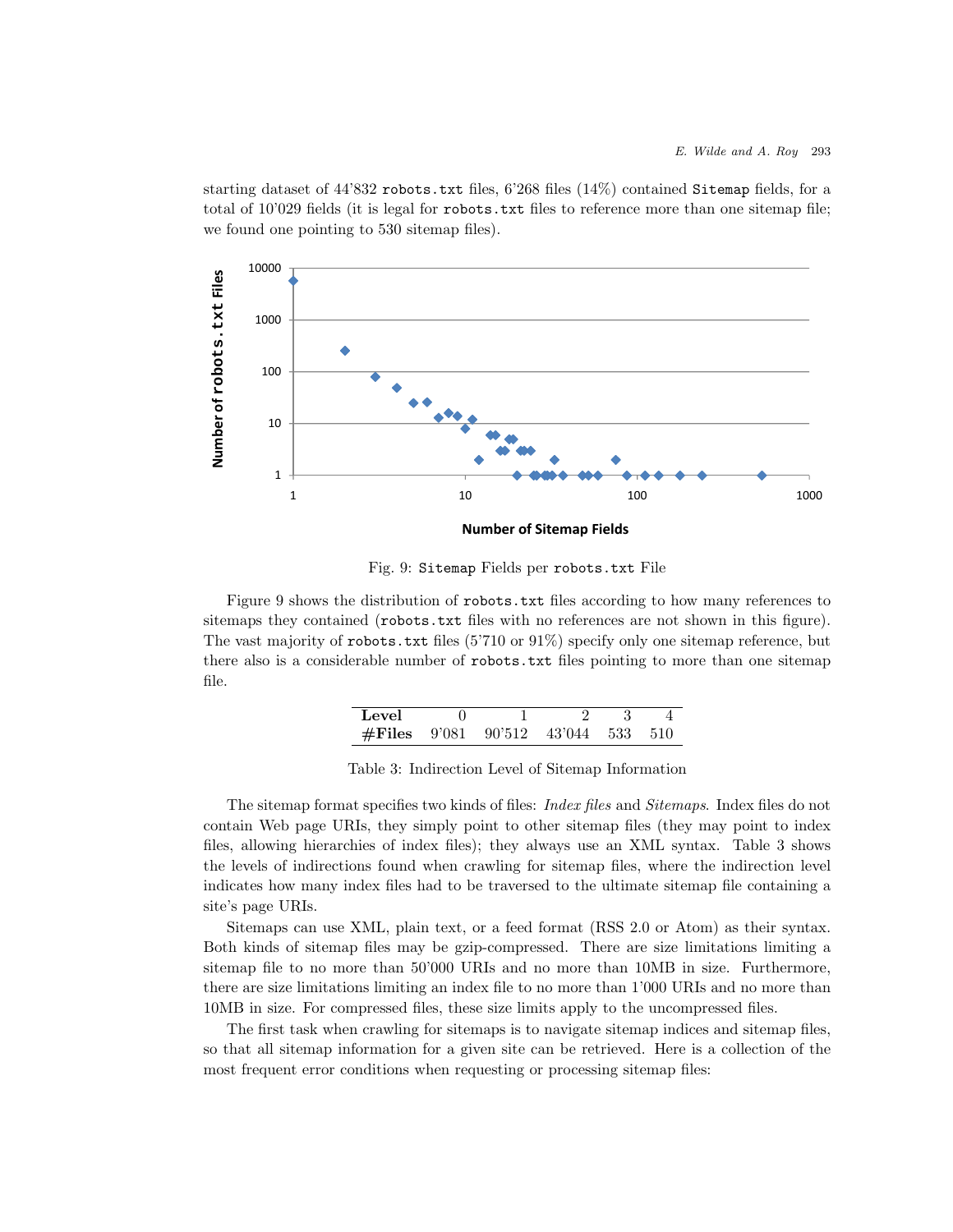- Sitemap Variants: The sitemap format does not explicitly support different variants of a sitemap to be made available. Some sites contain links to .xml and .xml.gz files with the same content, which results in duplicates and the necessity to deal with these.
- Syntax Issues: A number of sites (slightly more than  $1\%$ ) assumed that the URI for the sitemaps file(s) in the robots.txt file should be enclosed in angle brackets, probably because the format description for the sitemaps file format does show angle brackets and is not sufficiently explicit that these are not part of the actual syntax.<sup> $f$ </sup> For our sitemaps data crawl, we removed the angle brackets and treated those URIs as if they had been correctly specified.
- Attempted Sitemap Sharing: Many domains, especially those belonging to the same entity (for example, google.com and google.co.vn) attempt to share sitemap files. The sitemaps formats does not allow this kind of cross-site references, so it is up to the discretion of the crawler to ignore or use these shared sitemaps.
- Connection Problems: A number of servers did not properly close the connection, so that connections would remain open for a long time. Another problem were dropped connections. However, in the vast majority of cases, connections were handled properly by the crawled servers.

The sitemaps specification is silent on whether index files may point to index files, but since it is not specifically disallowed, it is probably allowed, and there are sites that make use of that assumption. As one example of sitemap information crawled from one company, Table 4 shows the number of sitemaps/sitemap indices for various amazon domains. It also shows the total number of URIs contained in these sitemaps.

| Domain       | $# \text{Sitemaps}$ | $\#\mathrm{URLS}$ |
|--------------|---------------------|-------------------|
| amazon.com   | 4'945               | 119'346'271       |
| amazon.ca    | 2'980               | 96'476'534        |
| amazon.co.jp | 2'933               | 54'487'651        |
| amazon.co.uk | 3'177               | 44'668'202        |
| amazon.fr    | 378                 | 15'571'351        |
| amazon.de    | 3'108               | 2269              |

Table 4: Sitemap Information about amazon Domains

Amazon is a good example for the Deep Web motivation described in Section 1. Amazon has a large number of products available through it's Web site, but most pages are dynamically generated and not statically linked from anywhere. Thus, to make all of these pages available to crawlers, all of these product pages must be listed in sitemaps.

### 5.1 Access Controlled Sitemaps

Starting from the 10'029 references to sitemap files found in robots.txt files, the crawling process produced 70'984 successful file downloads of 60'321 distinct files; there were also a

 ${}^f$ The syntax to be used is described as "Sitemap: <sitemap\_location>" in the definition of how to specify a sitemap location in a robots.txt file.

<sup>g</sup>Many download errors were encountered.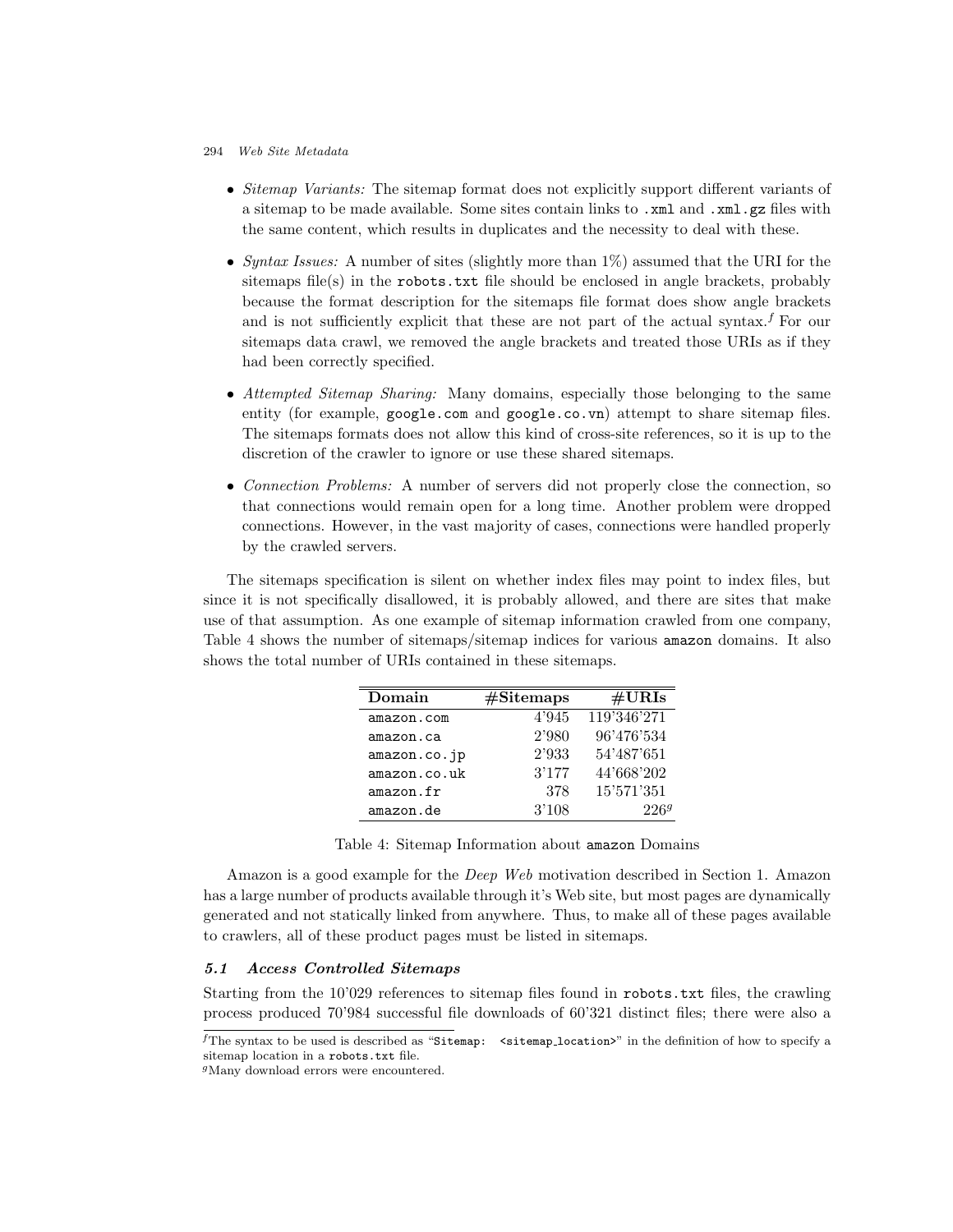number of errors, summarized in Figure 10. Most common errors were timeout errors, which is expected because of our strict 30s timeout policy. There were also a significant number of 404 (Unavailable) errors.



Fig. 10: Sitemap Download Errors Encountered

robots.txt files are usually openly available, and in principle, the same can be said about sitemaps. However, it seems that some of them are not only unavailable (as signaled by a 404 error), but access controlled. For 111 sitemap files, our crawler received 403 (Forbidden) responses. One interesting question is why sites might access control sitemap files, because we ran into various combinations of HTTP status codes and redirects which indicated that access control might be in place.

Sitemaps might expose more of a site's structure than a site would like to make public, for example a complete set of accounts if a social networking site exposes all accounts as URIs. One the one hand, the site might be interested to make these pages available to search engines; on the other hand, it might want to make harvesting of all the accounts a little less easy than just reading sitemaps. In this case, access control could be based on implicit authentication such as through well-know IP addresses of authorized crawlers. We don't think that access controlled sitemaps will use HTTP authentication, and we received only very few HTTP-level authentication responses in the form of 401 (Unauthorized).

We believe that for brick and mortar businesses, there is probably little incentive to access control sitemap information, because the Web site is only providing representations for goods or services that extend beyond the Web. On the other hand, typical Web 2.0 businesses often do not provide any physical goods or services, so for them, the Web representations often are close to the essence of what they are and do. For these businesses, exposing this information in a machine-readable way is a more critical decision, and therefore they might make the decision to only disclose it to trusted clients, such as crawlers of major search engines.

## 6 Sitemaps Data Analysis

A somewhat surprising discovery is that some big sites do not have any sitemap information. ebay and yahoo are two examples. Contrast ebay to amazon, which has by far the largest number of page URIs in its sitemaps. Furthermore, many big sites are only marginally present: Our crawler discovered only 147 URIs for microsoft. The reason for this is that Microsoft specifies sitemaps for only a small fraction of its site.

To better understand the usage of sitemap files, it is interesting to look at how many sitemap files an average domain has, and what the distribution is of the number of sitemap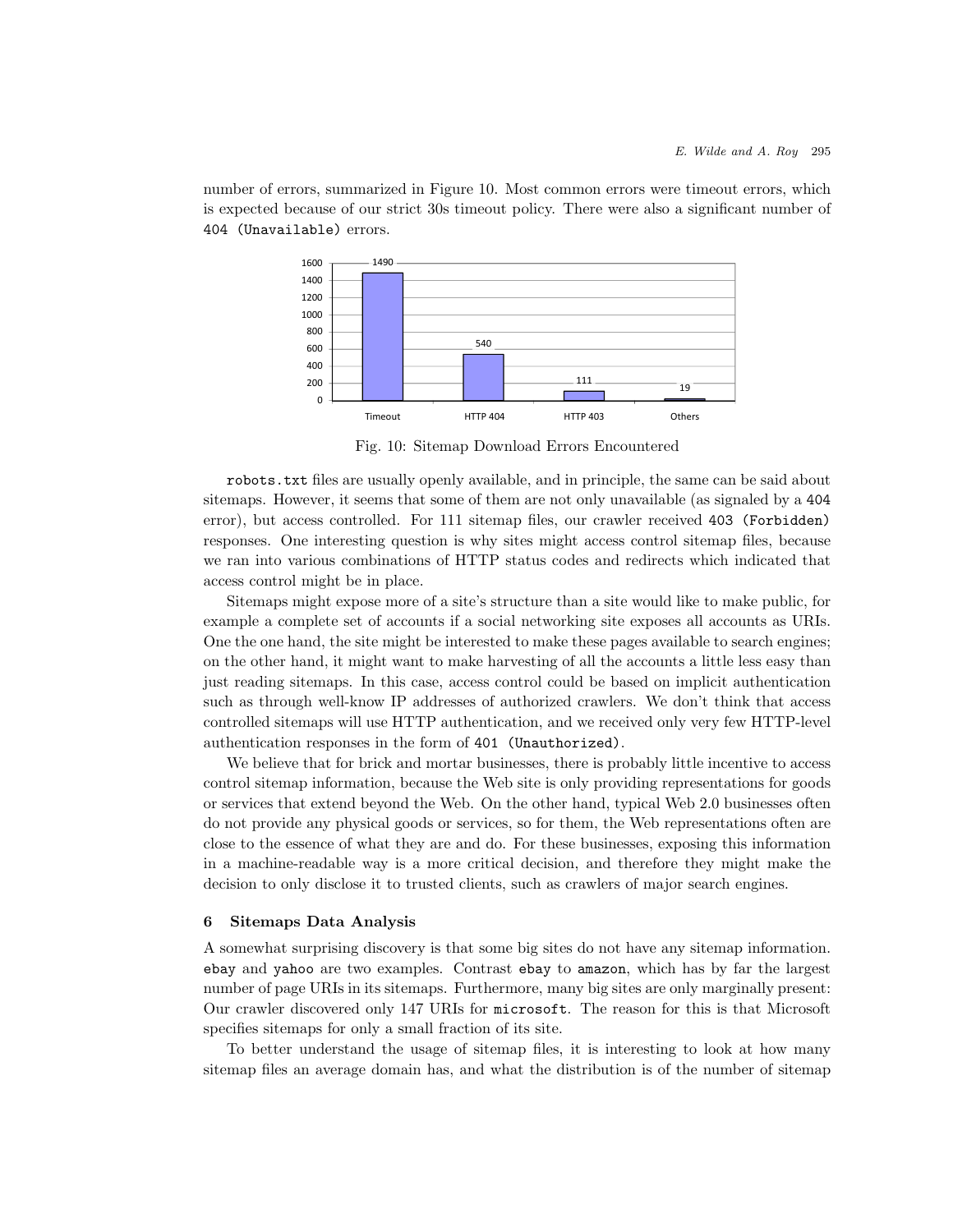

Fig. 11: Distribution of Sitemaps Across Domains

files for those domains using sitemaps. Figure 11 shows this distribution. The horizontal axis shows the rank of a domain in terms of the number of sitemap files this domain uses. The vertical axis shows the number of sitemap files for that domain. Of the 5'303 domains included in that figure, the majority (3'880 or 73.2%) use just one sitemap file; but there is a heavy-tail distribution of domains using more than just one sitemap file. Furthermore, there is a small number of outliers which use an exceptionally high number of sitemap files.

|     | Domain             | $\# \mathrm{Sitemaps}$ |
|-----|--------------------|------------------------|
| 1.  | pricecheck.co.za   | 5'006                  |
| 2.  | ricardo.ch         | 5'000                  |
| 3.  | amazon.com         | 4'945                  |
| 4.  | mailonsunday.co.uk | 3'395                  |
| 5.  | amazon.co.uk       | 3'177                  |
| 6.  | amazon.de          | 3'108                  |
| 7.  | amazon.ca          | 2'980                  |
| 8.  | amazon.co.jp       | 2'933                  |
| 9.  | alacrastore.com    | 1'644                  |
| 10. | motofakty.pl       | 1'505                  |

Table 5: Top 10 Domains for #Sitemaps/Domain

Table 5 shows the top ten domains in terms of number of sitemaps.<sup> $h$ </sup> While amazon, ricardo (an auction site), and pricecheck are somewhat expected, somewhat surprising is the presence of the news site mailonsunday, which seems to have one sitemap file per calendar day. Each file lists the articles that were published on that day. This example contrasts the variance in sitemap organization: amazon uses a large number of sitemap files because of its sheer size; mailonsunday uses a large number of files in order to better organize its URIs in sitemaps. We discuss the distribution of URIs per sitemap in detail below.

Continuing from the question of sitemap files per domain (as shown in Figure 11), the

 $h$ The top ten are the easily recognizable outliers visible in Figure 11.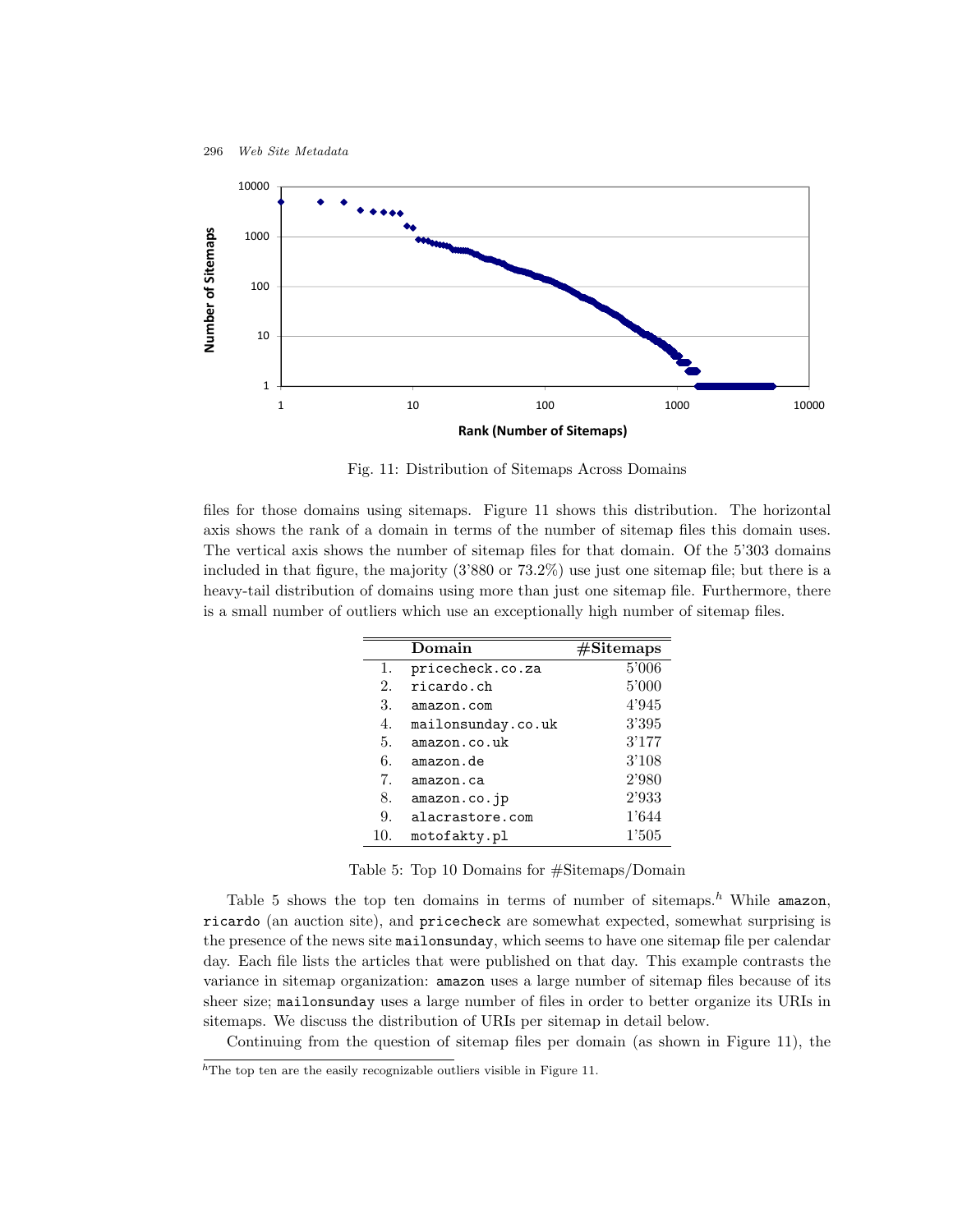



Fig. 12: Distribution of URIs Across Domains

next question then is how many URIs are eventually listed in these files? Figure 12 shows the distribution of domains based on how many URIs are specified for them in sitemap files (vertical axis), and how many domains with this many URIs exist. The horizontal axis then ranks the domains according to the number of URIs for them. As shown in Table 4, amazon.com is the highest ranked domain listing 119'346'271 URIs in its sitemap files (in fact, the top three ranked domains in this figure are the top three domains from Table 4). Another way to look at the same dataset and distribution would be to ask how much of the entire set of URIs contained in sitemaps (836'260'857 URIs) is covered by which share of sites publishing large sitemaps.



Fig. 13: Cumulative View of Figure 12

Figure 13 shows this coverage of the complete URI dataset by ranking how much domains contribute to covering that dataset. It starts with amazon.com's 119'346'271 URIs,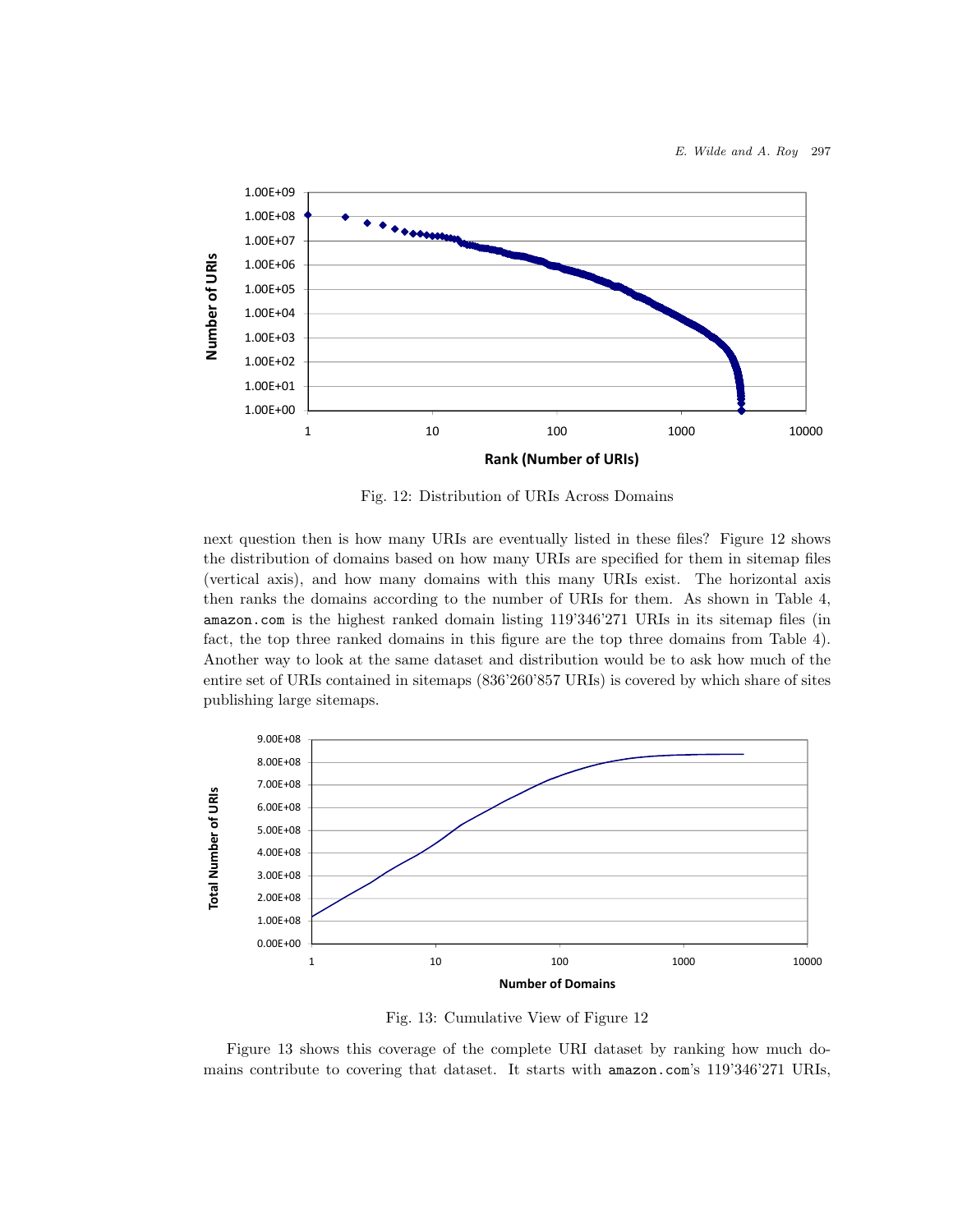and continues to grow logarithmically until it gets to the point where domains only specify increasingly smaller URI sets and thus contribute almost nothing to the overall coverage. Since the plot is a straight line, it shows that the distribution of URIs across domains is neither exponential  $y = e^{\lambda x}$  (in which case, this distribution would have been skewed with more weight toward the origin) nor a power law  $y = x^{-\lambda}$  (in which case, this distribution would have been skewed away from the origin).



Fig. 14: Number of URIs vs. Sitemap Files

To better understand how sitemap files are used on average, it is interesting to analyze the usage of sitemap files for managing large sets of URIs. Figure 14 plots the number of URIs in sitemaps versus the number of sitemap files used for storing these URIs. In theory, there should be no data point above the 50'000 URI mark on the 1 sitemap file line, because of the 50'000 URI per sitemap file limit specified by the sitemaps format.

There is much diversity in how sites beyond 100'000 URIs divide their URIs into sitemap files. For example, pt.anuncioo.com has a sitemap file with more than  $200'000 \text{ URLs}$ .<sup>i</sup> On the other extreme, ricardo.ch divides its 549'637 URIs into 4'911 files. Really large sites tend to use uniformly large (usually close to the maximum size of 50'000 URIs) sitemap files. Some of the outliers in the bottom right part of the figure are most likely caused by domains where we did have a substantial amount of sitemap files, but downloading the actual files (and then counting the URIs) failed due to timeouts.

As the final analysis of the sitemap data, Figure 15 shows the distribution of the average number of URIs per sitemap file. Since the vertical axis is logarithmic and the horizontal axis is linear, it is clear that this distribution is mostly exponential, except at the tail, where it is super-exponential. Each data point in that figure is per domain, which explain data points with less than one URI per sitemap file; these are domains that use index files, but the count of actual page URIs was very low (which may be due to the sitemap access problems

 $i$ Which is a violation of the sitemaps format that specifies a maximum of 50'000 URIs per file.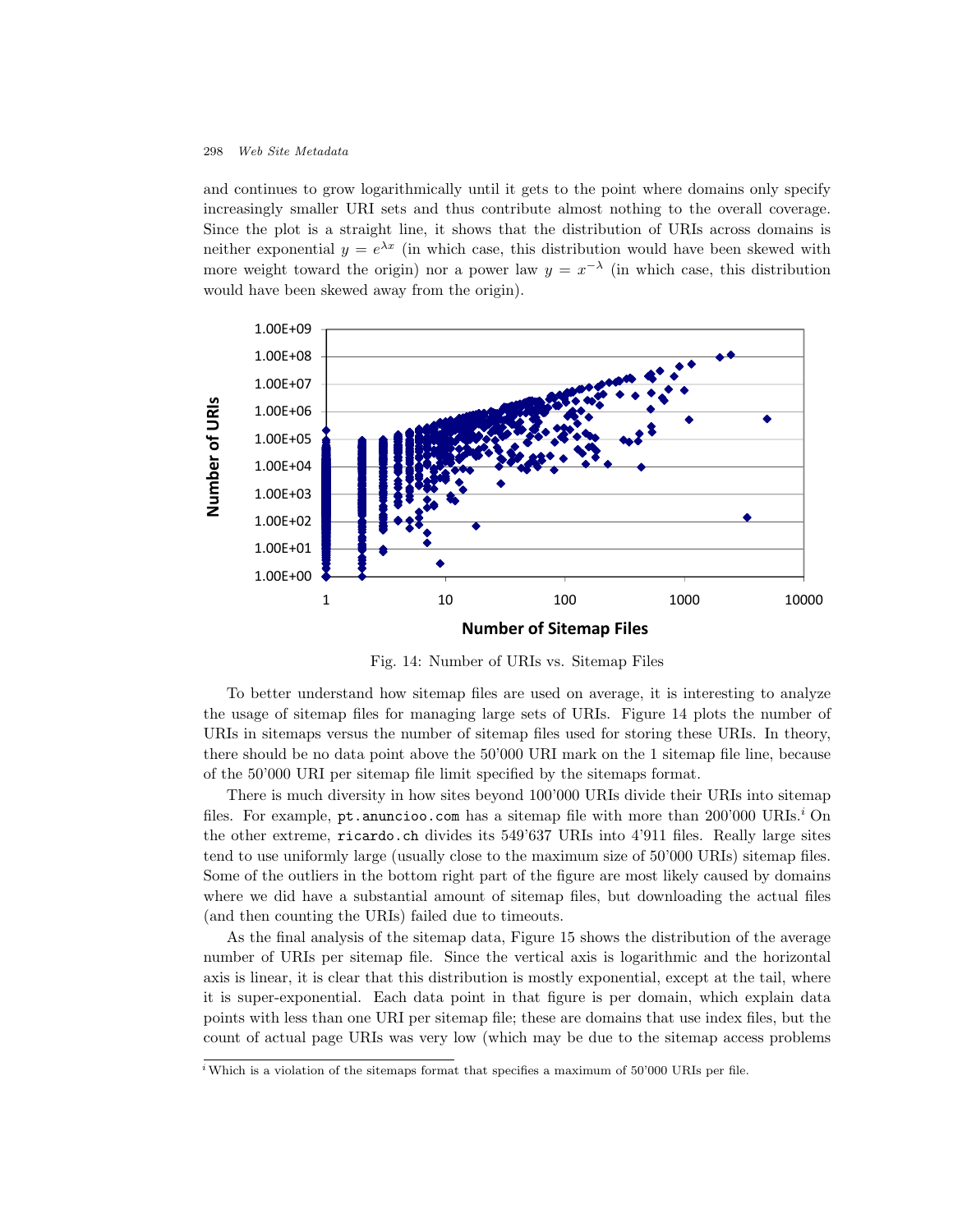



Fig. 15: Average URIs per Sitemap File

mentioned earlier).

## 7 Related Work

Regarding the analysis of robots.txt files, there is early work based on a rather small sample [6] (164 sites), and a specific analysis of corporate Web sites [7], also using a small sample (60 sites), and manual analysis of the results. This early work has been limited by much lower adoption of robots.txt files, and by the scale of the studies.

More recently, a study of initially only 8'000 sites [8, 9] has been extended in the BotSeer project and now covers 13.2 million sites [10]. Their finding (in the initial 8'000 site study) of a 38.5% adoption rate of robots.txt files is a little bit smaller than our average of  $45.1\%$ , which might be explained by the study's date (October 2006), and also by the fact that the study did not start with the most popular domains, which probably have a higher adoption rate. At the time of writing, the BotSeer Web page reports 2'264'820 robots.txt files from 13'257'110 Web sites, which translates to a 17% adoption rate; this considerably lower number may be explained by the fact that the large set of Web sites necessarily contains many rather small sites, which in many cases do not configure robots.txt files. In addition to crawling for robots.txt files, BotSeer is able to look at the dynamic behavior of crawler by setting up honeypot sites. These sites use robots.txt files and act as regular Web sites. BotSeer then logs how ethically crawlers act, i.e. how much of the restrictions defined in robots.txt they actually respect. This study of crawler behavior is something that is outside of our scope.

The Web Modeling Language (WebML) [13] is an approach to capture the structure of a Web site in a declarative way; it thus would be an ideal starting point for publishing information about site's structure (we do not know how far WebML provides support for this functionality, though). More generally, almost all *Content Management Systems (CMS)* have metadata about a site's content and structure and many support exposing this as robots.txt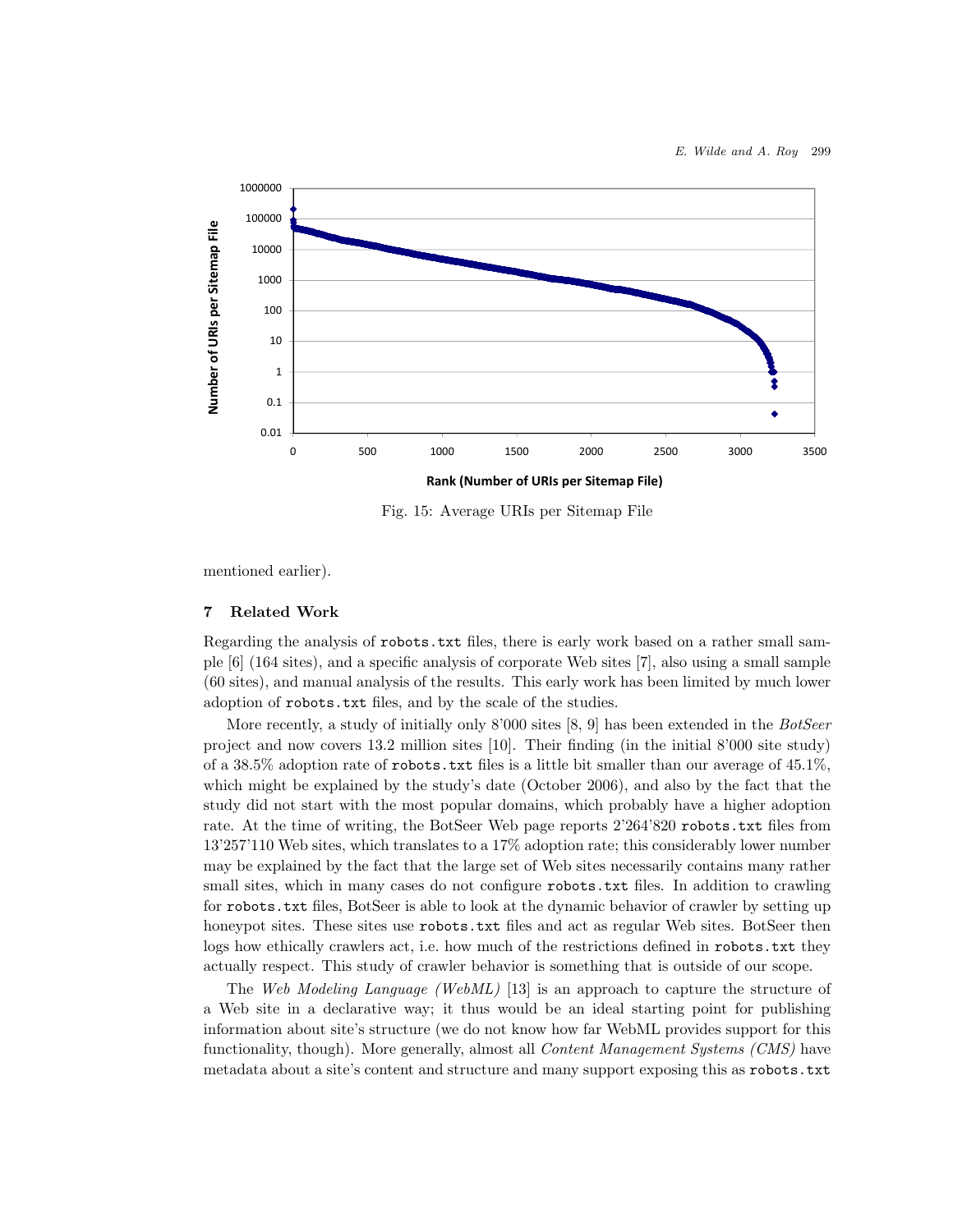and/or sitemaps. As a popular example, the Drupal CMS supports a module for publishing sitemaps (initially named *Google Sitemap*, the module has been renamed to XML Sitemap).

We believe that once the users of richer Web site metadata are there (in the form of crawlers or browsers), it will be easily possible for many Web sites to automatically make that information available. A study by DANIELSON  $[14]$  has shown that a more structured overview of a Web site can help significantly in many tasks when interacting with a Web site; however, most approaches for Web site navigation only look at it as a per-site task, rather than looking at it as a fundamental way of how to interact with Web-based information.

To our knowledge, there is no related work in the overlap of the two areas described above, which is our eventual target area: The overlap of crawler-oriented site metadata often investigated in IR-oriented research, and the HCI-oriented question of how to make site metadata available to support navigational tasks on Web sites. Some prior work about looking at the Web graph in general [11] does discuss some questions relevant for our approach, though (specifically, the "URL split" technique presented in that paper). Surprisingly, even the otherwise detailed Web Content Accessibility Guidelines (WCAG) [12] say little about how to implement Web site navigation in an accessible may, they are mostly concerned with looking at individual Web pages.

# 8 Future Work

The work presented in this paper is the first stage of a research project that aims at making metadata about Web site structure available on the Web. We believe that this metadata should be available so that it can be used by clients. Our approach [5] is twofold:

- 1. Data Mining: Based on the sitemap URIs, it is possible to construct a navigational sitemap of a Web site. We intend to employ approaches based on clustering of URI prefixes. This approach assumes that a site's URI structure reflects the site's navigational structure, and the important question is to find out how appropriate this assumption is, and whether it is possible to reliably detect whether the assumption is true for a given Web site or not.
- 2. Data Format: Based on the sitemaps format, we propose a format that can be used by Web sites to expose their navigational structure, if they want to do so. This site metadata can then be picked up by browsers and other clients, and typically will be more reliable than reverse-engineered data.

The next step beyond this is to set up an experimental service that provides access to datamined navigational metadata, and to make that data available in a browser. A browser could use the two possible data sources mentioned above, first looking for authoritative navigational metadata provided by the site itself, and then accessing a third-party service inquiring about data-mined navigational metadata. This approach supports a transition strategy to a Web where sites can make their navigational metadata available, but if they don't do it, there still is a fallback provided by a third party.

## 9 Conclusions

This paper presents detailed analyses of the current availability of Web site metadata. The analyses are based on a starting set of the 100'000 most popular domains, and use data these